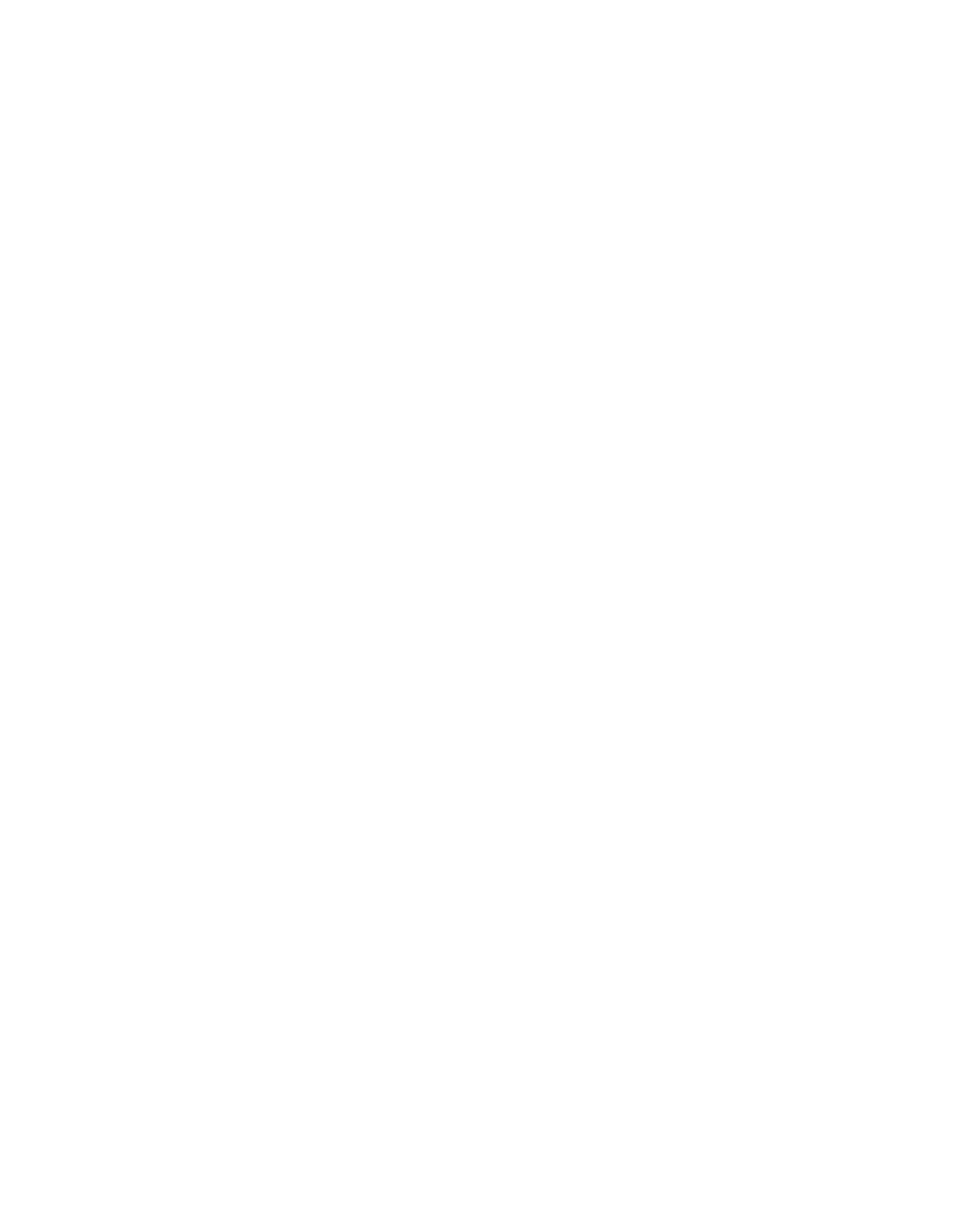ADDED ENTRIES:

ARCHITECTURE--DESIGN AND PLANS COUNTY COURTS--NEBRASKA--ANTELOPE COUNTY COUNTY GOVERNMENT--RECORDS AND CORRESPONDENCE LAND TITLES--REGISTRATION AND TRANSFER--NEBR--ANTELOPE COUNTY MARRIAGES--NEBRASKA--ANTELOPE COUNTY MORTGAGES--NEBRASKA--ANTELOPE COUNTY REAL PROPERTY--VALUATION--NEBRASKA--ANTELOPE COUNTY SCHOOL LAND--NEBRASKA--ANTELOPE COUNTY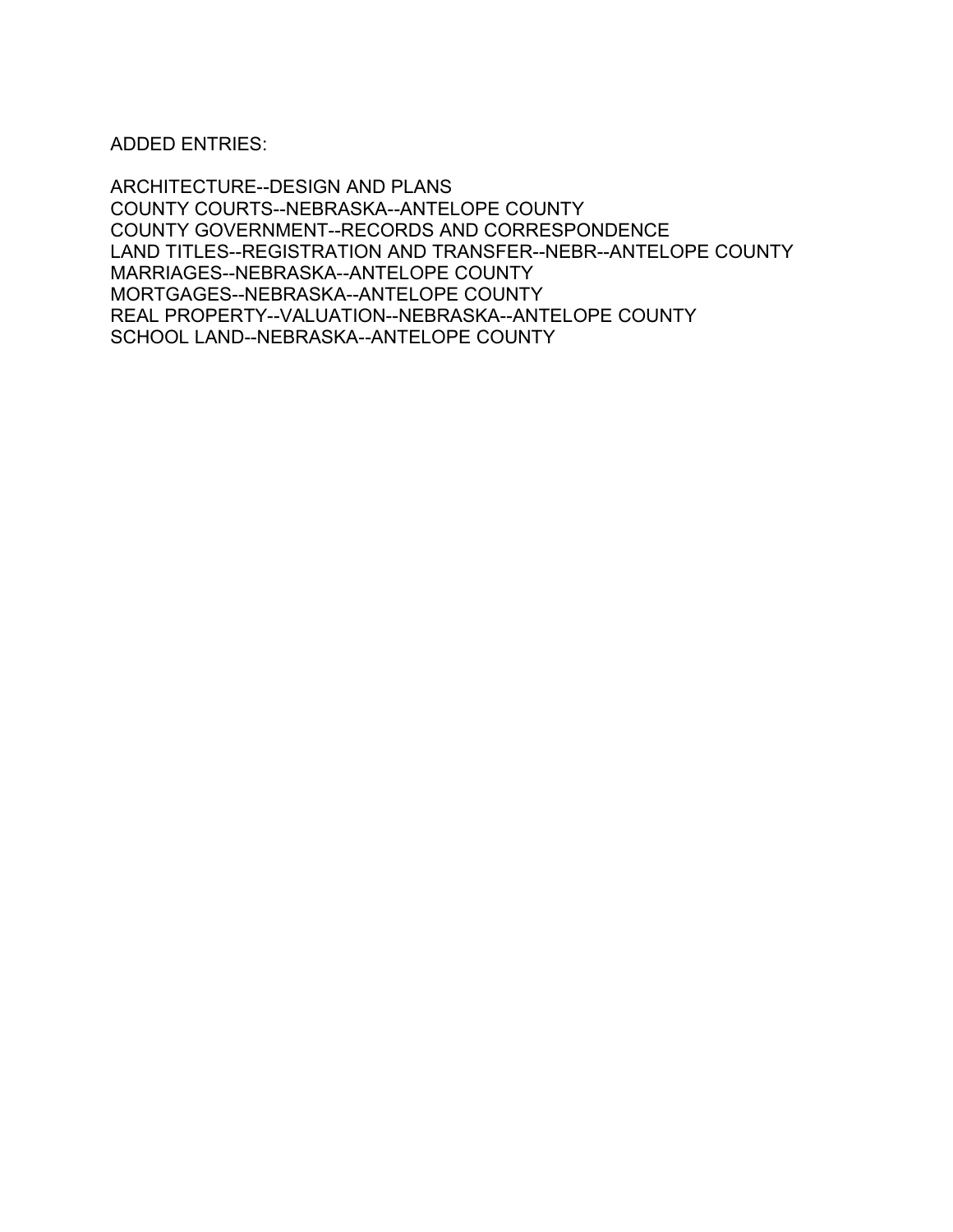3) County Board of Commissioners, 1899-1919; 4) County Clerk, 1876-1984; 5) Register of Deeds, 1871-1913; 6) County Court (security microfilm); 7) District Court, 1922-1980; 8) Superintendent of Schools (no records); and 9) School District Records (no records).

The Archives holds only a few real estate volumes for the county in Subgroup One, 1912-1943. The original assessment volumes of the county, 1876-1912, could not be located at the time of this inventory (2001). Assessments from 1944-current are still located at the county courthouse.

We hold no records for the Treasurer's office of the county. Original records are still at the courthouse in Neligh.

The county commissioners minutes which would be included in Subgroup Three, are still at the county courthouse. We have only a scattered number of documents, 1899-1919, which were supple-mental documents to the board proceedings and board of equali-zation. Included are tax claims foldered chronologically, 1896-1916. We also hold the original drawings for the county courthouse.

Marriage records are included in Subgroup Four, Series One, 1876-1954. Also included in this subgroup is a box of bills of sale, 1880-1893, filed by name of purchaser in A-Z folders. The Election Records of the county remain at the county courthouse as well as other records of the county clerk's office.

Subgroup Five, Register of Deeds, includes microfilm of the General Indexes to Deeds, 1872-1903, and Deeds Records, 1871-1890, microfilmed by the Genealogical Society of Utah in 1997. Some of the film may not yet be shelved in the reference room.

We hold no records for Subgroup Six, County Court. The probate case files of the county, 1876-current, are stored on security microfilm for the county.

There are two boxes of bills of exception and depositions of the District Court, 1922-1980, which were transferred to the Archives in 1982.

The Superintendent of School's records and the School Census which would be in Subgroups Eight and Nine, are still at the county courthouse.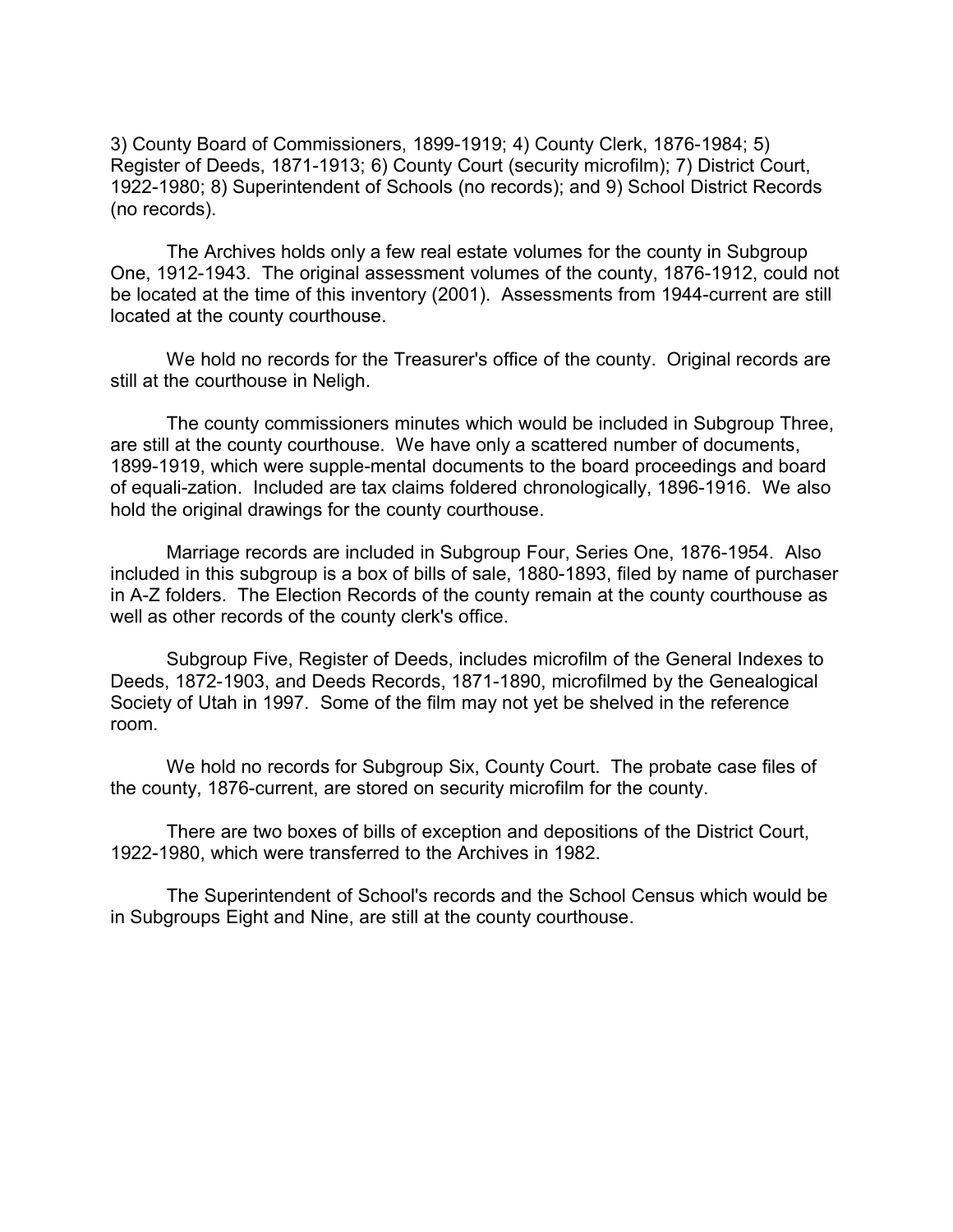#### **DESCRIPTION** �

## **SUBGROUP ONE COUNTY ASSESSOR, 1912-1943**

## **SERIES ONE PRECINCT ASSESSMENTS, 1912-1943**

| V.01      | 1912      | Real Estate - Burnett Township       |
|-----------|-----------|--------------------------------------|
| V.02      | 1912      | Real Estate - Clearwater Township    |
| V.03      | 1912      | Real Estate - Frenchtown Township    |
| V.04      | 1912      | Real Estate - Garfield Township      |
| V.05      | 1912      | Real Estate - Oakdale Township       |
| V.06      | 1912      | Real Estate - Royal Township         |
| V.07      | 1912      | Real Estate - Verdigre Township      |
| V.08      | 1916      | <b>Real Estate - Clearwater</b>      |
| V.09      | 1920      | Real Estate - Bazile Township        |
| V.10      | 1920      | Real Estate - Blaine Township        |
| V.11      | 1920      | Real Estate - Burnett Township       |
| V.12      | 1920      | Real Estate - Cedar Township         |
| V.13      | 1920      | Real Estate - Clearwater Township    |
| V.14      | 1920      | Real Estate - Crawford Township      |
| V.15      | 1920      | Real Estate - Eden Township          |
| V.16      | 1920      | Real Estate - Elgin Township         |
| V.17      | 1920      | Real Estate - Ellsworth Township     |
| V.18      | 1920      | Real Estate - Elm Township           |
| V.19      | 1920      | Real Estate - Frenchtown Township    |
| V.20      | 1920      | Real Estate - Garfield Township      |
| V.21      | 1920      | Real Estate - Grant Township         |
| V.22      | 1920      | Real Estate - Lincoln Township       |
| V.23      | 1920      | Real Estate - Logan Township         |
| $V.24-25$ | 1920      | Real Estate - Neligh City & Township |
| V.26      | 1920      | Real Estate - Oakdale Township       |
| V.27      | 1920      | Real Estate - Ord Township           |
| V.28      | 1920      | Real Estate - Royal Township         |
| V.29      | 1920      | Real Estate - Sherman Township       |
| V.30      | 1920      | Real Estate - Stanton Township       |
| V.31      | 1920      | Real Estate - Verdigre Township      |
| V.32      | 1920      | Real Estate - Willow Township        |
| V.33      | 1924-1925 | Real Estate - Bazile Township        |
| V.34      | 1924-1925 | Real Estate - Blaine Township        |
| V.35      | 1924-1925 | Real Estate - Burnett Township       |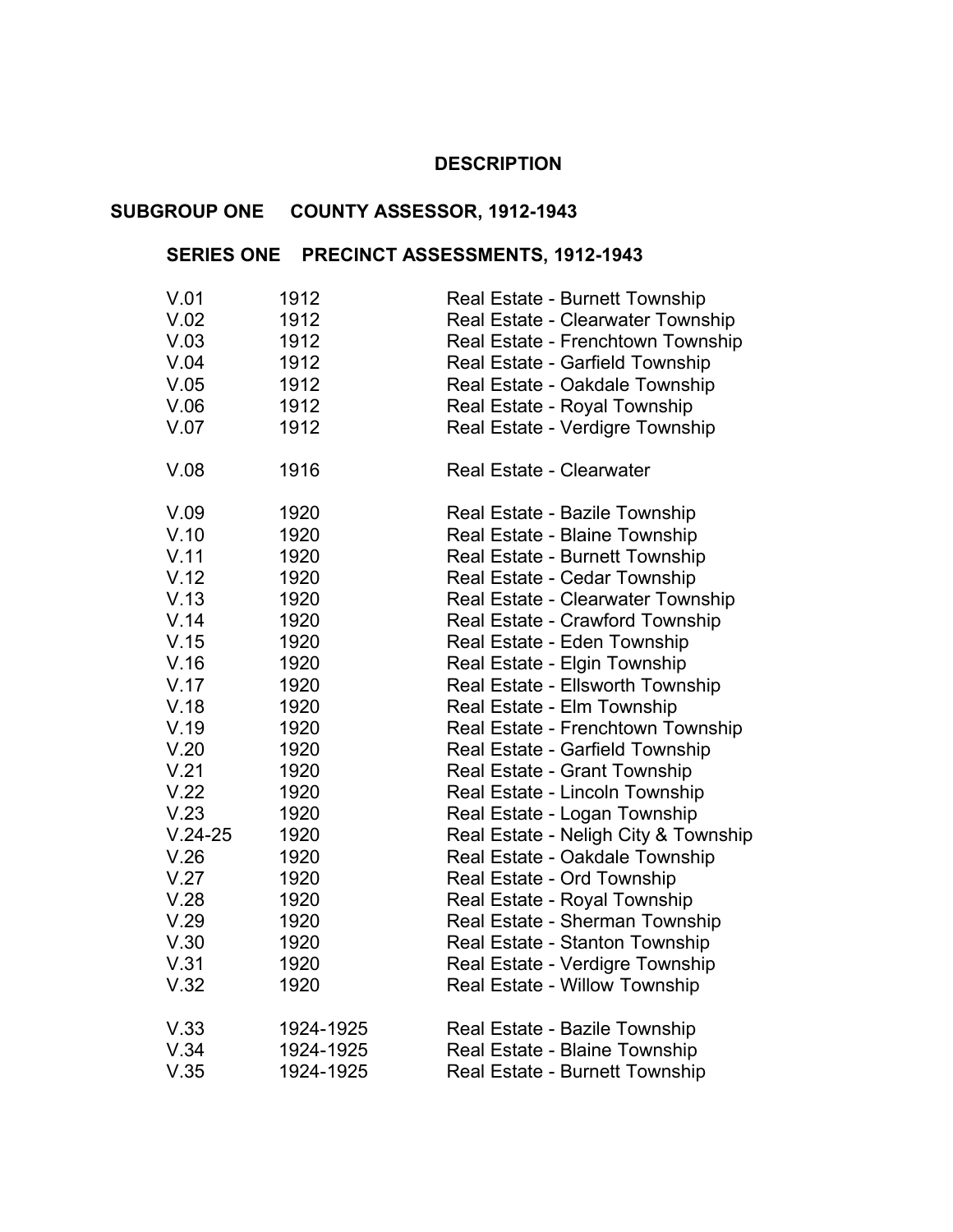#### **SUBGROUP ONE COUNTY ASSESSOR (cont)** �

## **SERIES ONE PRECINCT ASSESSMENT RECORDS (cont)**

| V.36      | 1924-1925 | Real Estate - Cedar Township         |
|-----------|-----------|--------------------------------------|
| V.37      | 1924-1925 | Real Estate - Clearwater Township    |
| V.38      | 1924-1925 | Real Estate - Crawford Township      |
| V.39      | 1924-1925 | Real Estate - Custer Township        |
| V.40      | 1924-1925 | Real Estate - Eden Township          |
| V.41      | 1924-1925 | Real Estate - Elgin Township         |
| V.42      | 1924-1925 | Real Estate - Ellsworth Township     |
| V.43      | 1924-1925 | Real Estate - Elm Township           |
| V.44      | 1924-1925 | Real Estate - Frenchtown Township    |
| V.45      | 1924-1925 | Real Estate - Garfield Township      |
| V.46      | 1924-1925 | Real Estate - Grant Township         |
| V.47      | 1924-1925 | Real Estate - Lincoln Township       |
| V.48      | 1924-1925 | Real Estate - Logan Township         |
| $V.49-50$ | 1924-1925 | Real Estate - Neligh City & Township |
| V.51      | 1924-1925 | Real Estate - Oakdale Township       |
| V.52      | 1924-1925 | Real Estate - Ord Township           |
| V.53      | 1924-1925 | Real Estate - Royal Township         |
| V.54      | 1924-1925 | Real Estate - Sherman Township       |
| V.55      | 1924-1925 | Real Estate - Stanton Township       |
| V.56      | 1924-1925 | Real Estate - Verdigre Township      |
| V.57      | 1924-1925 | Real Estate - Willow Township        |
|           |           |                                      |
| V.58      | 1930-1933 | Real Estate - Bazile Township        |
| V.59      | 1930-1933 | Real Estate - Blaine Township        |
| V.60      | 1930-1933 | Real Estate - Burnett Township       |
| V.61      | 1930-1933 | Real Estate - Cedar Township         |
| V.62      | 1930-1933 | Real Estate - Clearwater Township    |
| V.63      | 1930-1933 | Real Estate - Crawford Township      |
| V.64      | 1930-1933 | Real Estate - Custer Township        |
| V.65      | 1930-1933 | Real Estate - Eden Township          |
| V.66      | 1930-1933 | Real Estate - Elgin Township         |
| V.67      | 1930-1933 | Real Estate - Ellsworth Township     |
| V.68      | 1930-1933 | Real Estate - Elm Township           |
| V.69      | 1930-1933 | Real Estate - Frenchtown Township    |
| V.70      | 1930-1933 | Real Estate - Garfield Township      |
| V.71      | 1930-1933 | Real Estate - Grant Township         |
| V.72      | 1930-1933 | Real Estate - Lincoln Township       |
| V.73      | 1930-1933 | Real Estate - Logan Township         |
| $V.74-75$ | 1930-1933 | Real Estate - Neligh Township & City |
| V.76      | 1930-1933 | Real Estate - Oakdale Township       |
| V.77      | 1930-1933 | Real Estate - Ord Township           |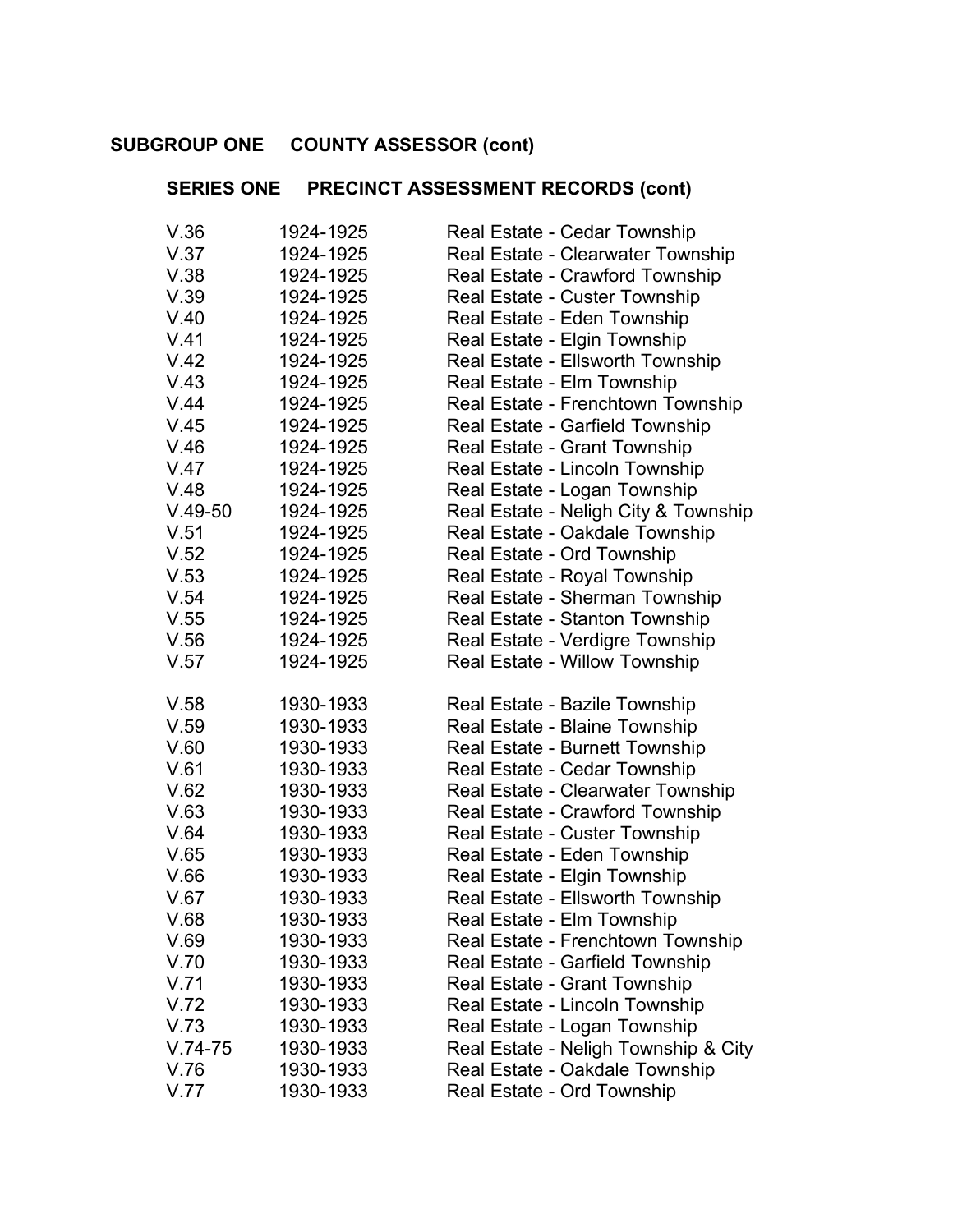# **SUBGROUP ONE COUNTY ASSESSOR (cont)**

# **SERIES ONE PRECINCT ASSESSMENTS (cont)**

| 1930-1933<br>V.78 | Real Estate - Royal Township                     |
|-------------------|--------------------------------------------------|
| V.79<br>1930-1933 | Real Estate - Sherman Township                   |
| V.80<br>1930-1933 | Real Estate - Stanton Township                   |
| V.81<br>1930-1933 | Real Estate - Verdigre Township                  |
| V.82<br>1930-1933 | Real Estate - Willow Township                    |
|                   |                                                  |
| V.83<br>1934      | <b>Personal Assessment</b>                       |
|                   |                                                  |
| V.84<br>1934-1937 | Real Estate - Bazile Township                    |
| V.85<br>1934-1937 | Real Estate - Blaine Township                    |
| V.86<br>1934-1937 | Real Estate - Burnett Township                   |
|                   | and Tilden                                       |
| V.87<br>1934-1937 | Real Estate - Cedar Township                     |
| V.88<br>1934-1937 | Real Estate - Clearwater Township<br>and Village |
| 1934-1937<br>V.89 | Real Estate - Crawford Township                  |
| V.90<br>1934-1937 | Real Estate - Custer Township                    |
| V.91<br>1934-1937 | Real Estate - Eden Township                      |
| V.92<br>1934-1937 | Real Estate - Elgin Township                     |
| V.93<br>1934-1937 | Real Estate - Ellsworth Township                 |
|                   | and Brunswick                                    |
| V.94<br>1934-1937 | Real Estate - Elm Township                       |
| V.95<br>1934-1937 | Real Estate - Frenchtown Township                |
| V.96<br>1934-1937 | Real Estate - Garfield Township                  |
|                   | and Orchard Village                              |
| V.97<br>1934-1937 | Real Estate - Grant Township                     |
| V.98<br>1934-1937 | Real Estate - Lincoln Township                   |
| V.99<br>1934-1937 | Real Estate - Logan Township                     |
|                   | and Elgin Village                                |
| V.100 1934-1937   | Real Estate - Neligh Township                    |
| V.101 1934-1937   | Real Estate - Neligh City                        |
| V.102 1934-1937   | Real Estate - Oakdale Twp & Village              |
| V.103 1934-1937   | Real Estate - Ord Township                       |
| V.104 1934-1937   | Real Estate - Royal Twp & Village                |
| V.105 1934-1937   | Real Estate - Sherman Township                   |
| V.106 1934-1937   | Real Estate - Stanton Township                   |
| V.107 1934-1937   | Real Estate - Verdigre Township                  |
| V.108 1934-1937   | Real Estate - Willow Township                    |
| V.109 1938-1943   | Real Estate - Willow, Crawford & Bazile          |
| V.110 1938-1943   | Real Estate - Ord, Blaine, Royal Twp             |
|                   | Royal Village & Verdigre                         |
|                   |                                                  |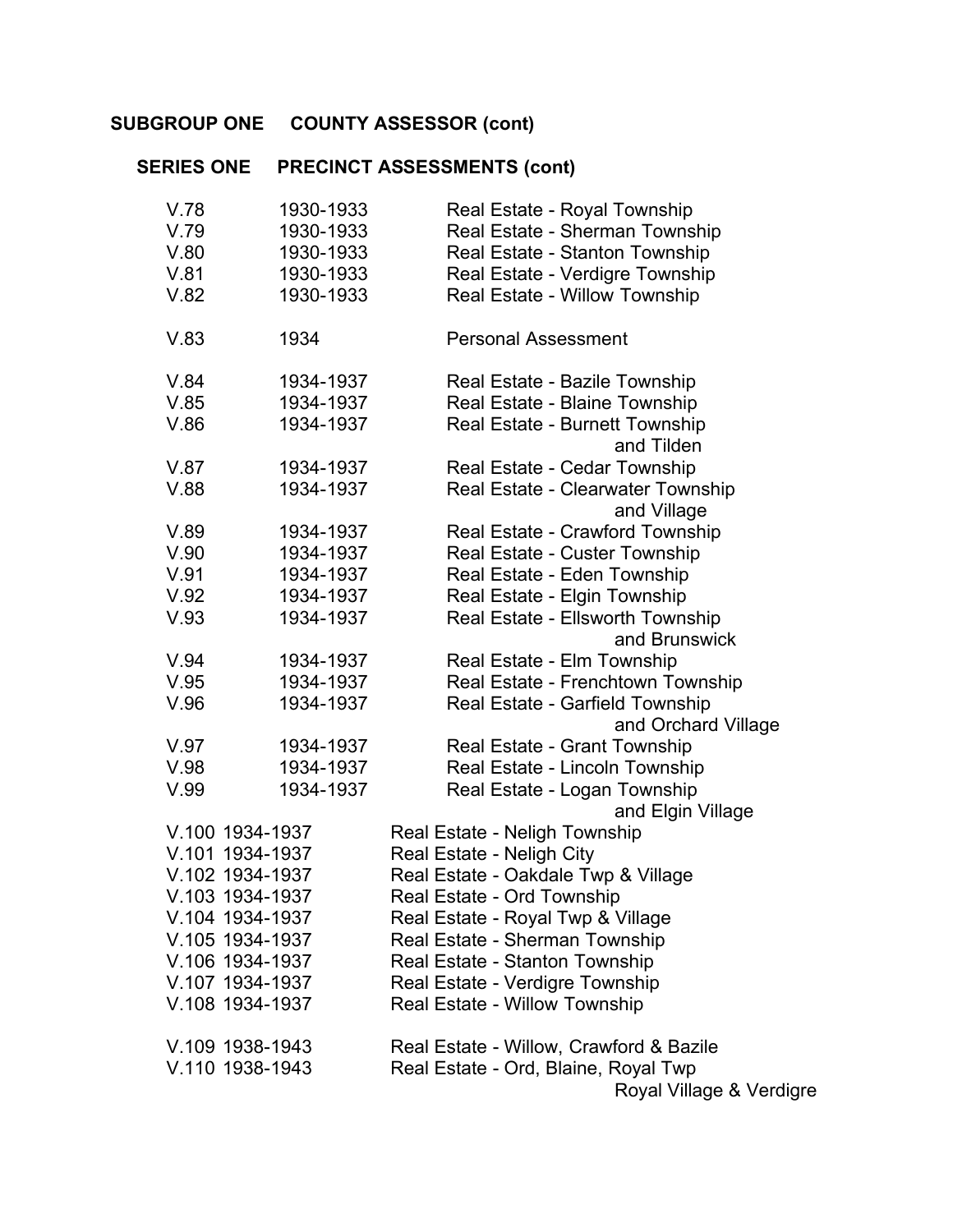#### **SUBGROUP ONE COUNTY ASSESSOR (cont)**

#### **SERIES ONE PRECINCT ASSESSMENTS (cont)**

| V.111 1938-1943                    | Real Estate - Cedar & Oakdale Twps<br>and Oakdale Village                   |
|------------------------------------|-----------------------------------------------------------------------------|
| V.112 1938-1943                    | Real Estate - Logan Township,                                               |
| V.113 1938-1943                    | Elgin Twp & Village<br>Real Estate - Grant Twp, Elm Twp                     |
| V.114 1938-1943                    | Burton Twp & Tilden Village<br>Real Estate - Clearwater Twp & Village       |
|                                    | and Frenchtown Township                                                     |
| V.115 1938-1943                    | Real Estate - Garfield Twp and<br>Orchard Village, & Sherman Twp            |
| V.116 1938-1943                    | Real Estate - Neligh Township & City                                        |
| V.117 1938-1943<br>V.118 1938-1943 | Real Estate - Lincoln & Stanton Twps<br>Real Estate - Ellsworth & Eden Twps |
|                                    |                                                                             |

NOTE: Real Estate Assessments, 1944-1966 destroyed by the county in 1974.

#### **SUBGROUP TWO COUNTY TREASURER**

The Archives holds no records from the county treasurer's office. Contact the county courthouse

#### **SUBGROUP THREE COUNTY BOARD OF COMMISSIONERS, 1899-1916**

#### **SERIES ONE COUNTY BOARD PROCEEDINGS**

NOTE: The County Commissioners proceedings remain at the county Courthouse in Neligh.

#### **SERIES TWO SUPPLEMENTAL DOCUMENTS, 1899-1916**

B.01 1910-1912, 1919 Allison, R. E. (lot purchase) Board of Equalization Officials Bonds Bridge petitions, claims & motions Bridge specs & estimates Claims - General Farm Bureau, 1918-1919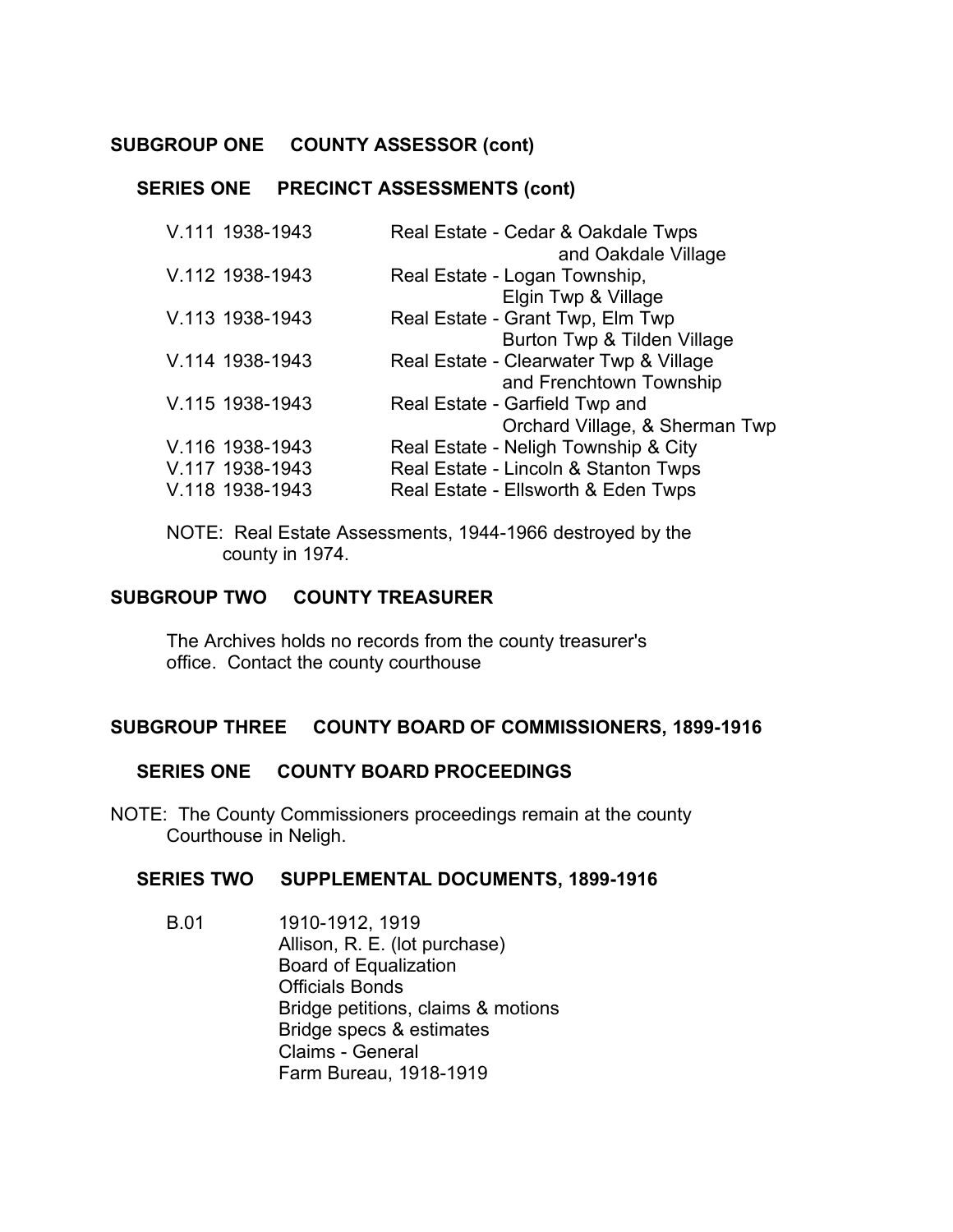#### **SUBGROUP THREE COUNTY BOARD (cont)**

## **SERIES TWO SUPPLEMENTAL DOCUMENTS (cont)**

B.01 (cont), 1910-1912 Finance & Revenue Jury Lists Legal, 1911 petition for spec. counsel, Sward et al vs. the county, Oct. 3, 1911 petition for spec. counsel to investigate sheriff's fees, 5/24/1911 Minutes (rough draft) Jan. 11, 1910 - Oct. 2, 1912 Neligh Milles - meter rates, n.d. Poor & Insane (in re W. S. Rice) Printing & Supplies Roads & Bridges School Levies, 1911-1912 Soldiers Relief Commission, Jan. 10, 1912 Board of Equalization - Tax Claims, June 1896 - November 1916 (filed chronologically)

OB#86 Original Courthouse Drawings, n.d.

#### **SUBGROUP FOUR COUNTY CLERK, 1876-1984**

 **film**

| <b>SERIES ONE</b> | <b>MARRIAGE RECORDS, 1876-1984</b>                                                                              |
|-------------------|-----------------------------------------------------------------------------------------------------------------|
| V.01              | General Index to Marriages Bk 1, 1876-1970<br>Grooms A-S, Brides A-R<br>NOTE: Index, $T$ , $X \& Z$ are missing |
| V.02              | Computer Index to Marriages-Grooms (1876-1984)<br>Aaberg - Zurcher (23 pp)                                      |
| V.03              | Computer Index to Marriages-Brides (1876-1984)<br>Abbott, Grace - Zurcher (20 pp)                               |
| V.04              | Marriage Record, Vol. A & 2<br>p.1, Stevens-Proper (2/12/1876) thru<br>p.368, Huff-Wilson (3/4/1887)            |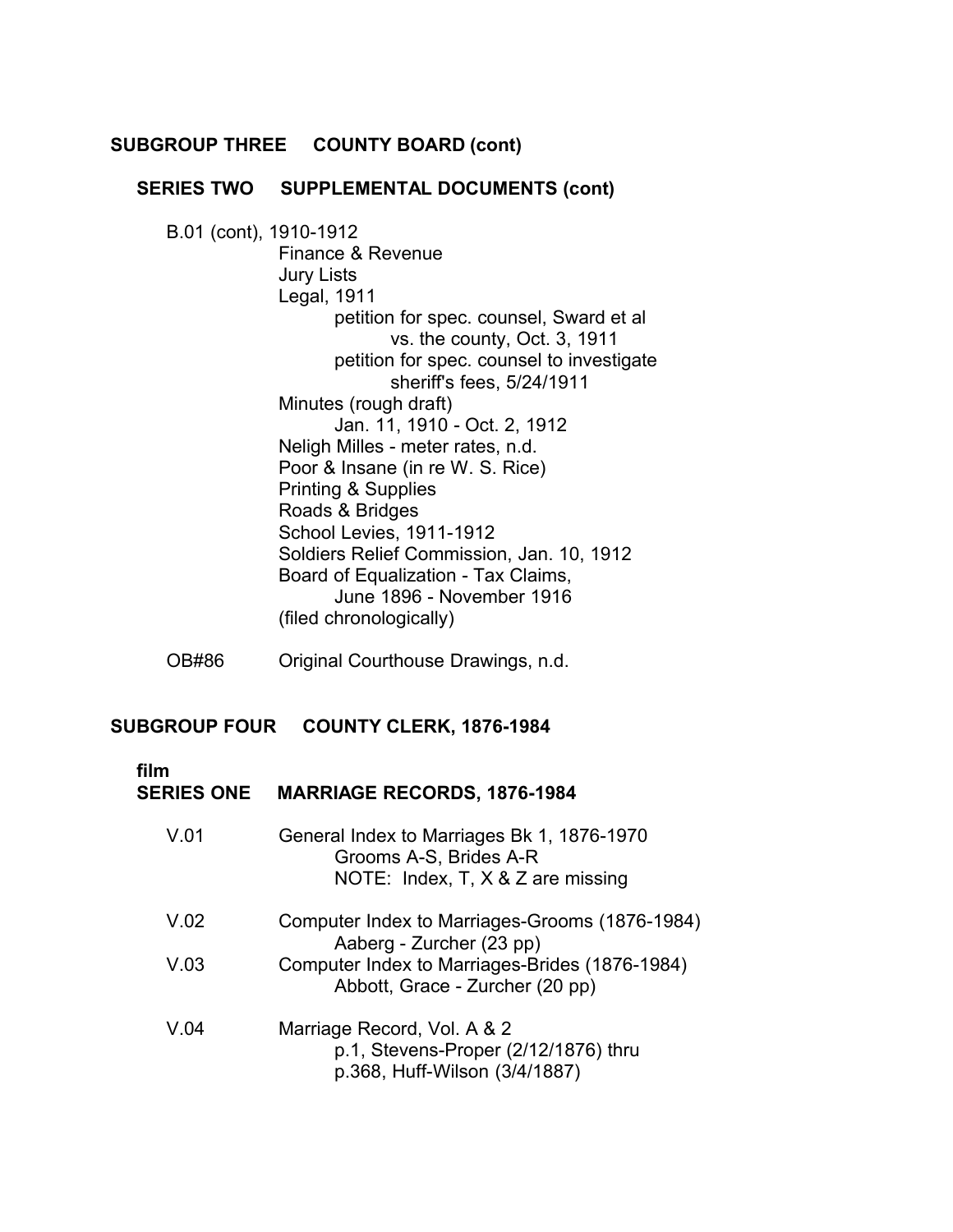| film<br><b>SERIES ONE</b> | <b>MARRIAGE RECORDS (cont)</b>                                                                                                                   |
|---------------------------|--------------------------------------------------------------------------------------------------------------------------------------------------|
| V.05                      | Marriage Record, Vol. #3 (indexed)<br>p.1 (Duncan-Tiobault), Mar. 8, 1887<br>thru<br>p.397 (Dredge-Steffens), June 24, 1891                      |
| V.06                      | Marriage Record, Vol. #4 (indexed)<br>p.1 (Myers-Welch), April 1, 1891<br>thru<br>p.639 (Sharp-Bentley), July 7, 1898                            |
| V.07                      | Marriage Record, Vol. #5 (indexed)<br>p.1 (Grover-Hopkins), July 11, 1898<br>thru<br>p.640 (Romig-Reynolds), March 6, 1904                       |
| V.08                      | Marriage Record, Vol. #6 (indexed)<br>p.1 (Gokill-Fullwiler), April 6, 1904<br>thru<br>p.638 (#539), Johnson-Krebs, Sept. 16, 1909               |
| V.09                      | Marriage Record, Vol. #7 (indexed)<br>p.1 (#540), McKay-Rohwedder, Sept. 22, 1909<br>thru<br>p.618 (#1156), Phillips-Miller, May 18, 1914        |
| V.10                      | Marriage Record, Vol. #8 (indexed)<br>p.1 (#1157), Gourley-Minkler, May 18, 1914<br>thru<br>p.346 (#1501), Laughlin-Hanssen, Jan. 3, 1917        |
| V.11                      | Marriage Record, Vol. #9 (indexed)<br>p.1 (#1502), Nelson-Van Patten, Jan. 11, 1917<br>thru<br>p.370 (#1870), Edwards-Griffin, Jan. 28, 1920     |
| V.12                      | Marriage Record, Vol. #10 (indexed)<br>p.1 (#1871), Velder-Hoffmeister, Jan. 31, 1920<br>thru<br>p.419 (#2289), Thornton-Malzacher, Aug. 2, 1923 |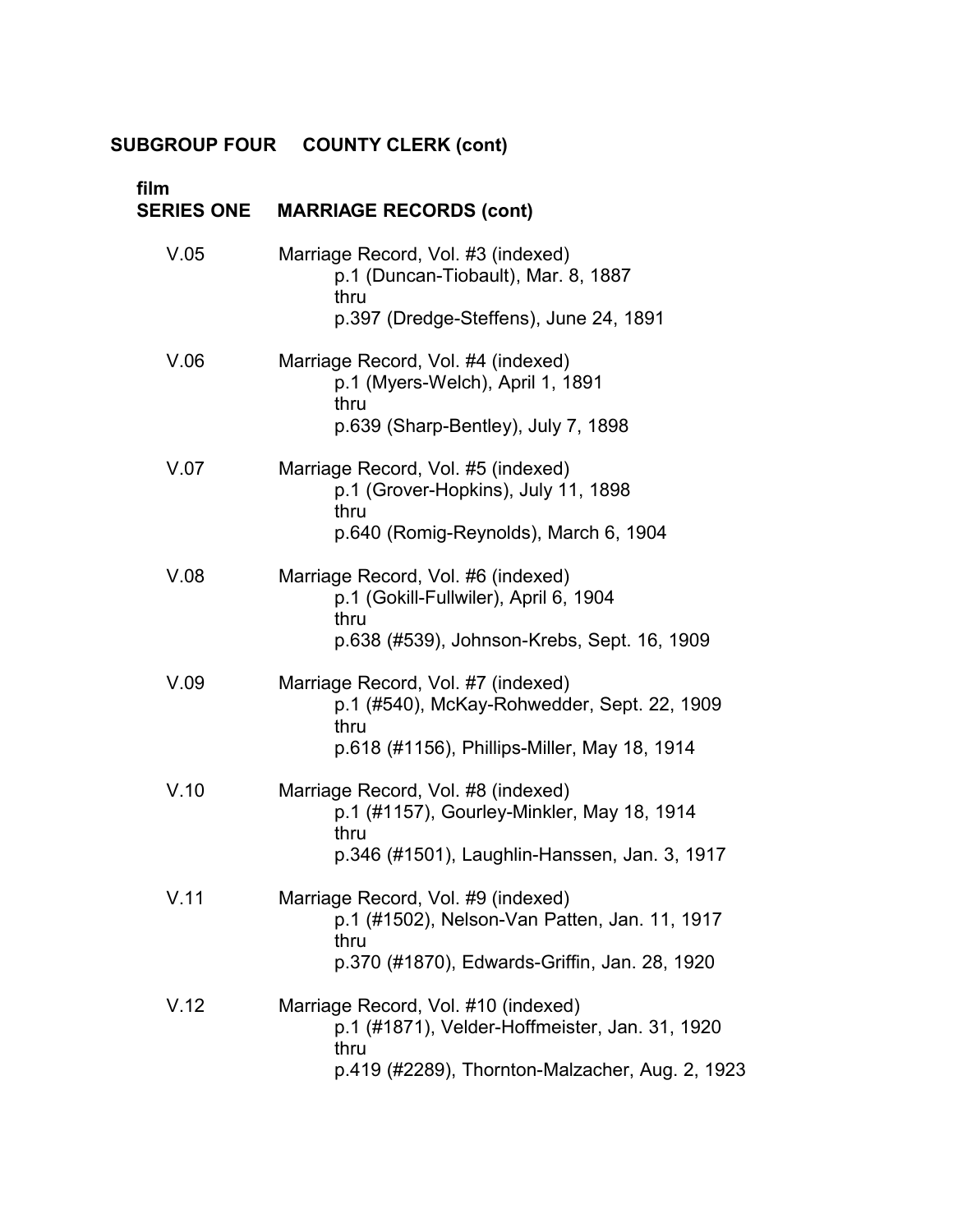| film<br><b>SERIES ONE</b> | <b>MARRIAGE RECORDS (cont)</b>                                                                                                                                                                  |
|---------------------------|-------------------------------------------------------------------------------------------------------------------------------------------------------------------------------------------------|
| V.13                      | Marriage Record, Vol. #11 (indexed)<br>p.1 (#2290), Shafer-Byerly, Aug. 8, 1923<br>thru<br>p.75 (no #), Young-Norskov, Feb. 20, 1926<br>(certificate only, couple repeated in<br>Book #12, p.61 |
| V.14                      | Marriage Record, Vol. #12 (indexed)<br>p.1 (#2362), Pospisil-Sokol, July 2, 1925<br>thru<br>p.638 (#3000), Nordstrom-Wiltfang, Nov. 2, 1932                                                     |
| V.15                      | Marriage Record, Vol. #13 (indexed)<br>p.1 (#3001), Marks-McNulty, Nov. 4, 1932<br>thru<br>p.640 (#3640), Johnson-Cox, Feb. 15, 1940                                                            |
| V.16                      | Marriage Record, Vol. #14 (indexed)<br>p.1 (#3641), Arnold-Cochran, Feb. 10, 1940<br>thru<br>p.636 (#4276), Scott-Bearinger, Dec. 6, 1947                                                       |
| V.17                      | Marriage Record, Vol. #15 (indexed)<br>p.1 (#4277), Fry-Napier, Dec. 9, 1947<br>thru<br>p.584 (#4860), Mozer-Schulz, Nov. 30, 1954                                                              |

## **film**

## **SERIES ONE MARRIAGE RECORDS - MICROFILM RECORD MP4219**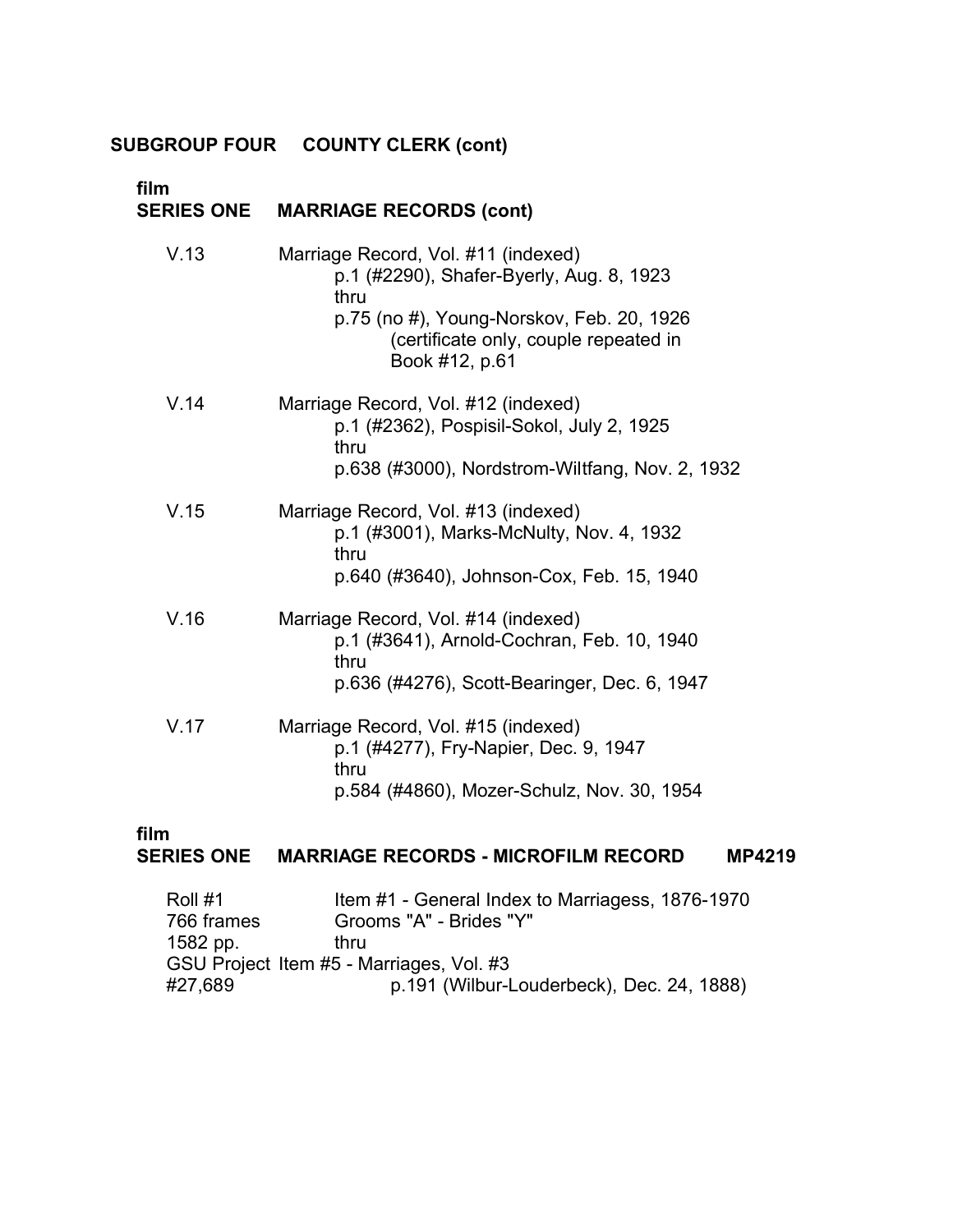| film                                                       | SERIES ONE MARRIAGE RECORDS - MICROFILM RECORD<br><b>MP4219</b>                                                                                                               |
|------------------------------------------------------------|-------------------------------------------------------------------------------------------------------------------------------------------------------------------------------|
| Roll #2                                                    | Item #1 - Marriages, Vol. #3 cont.                                                                                                                                            |
| 827 frames                                                 | p.191 (Gettinger-Shane), Dec. 22, 1888                                                                                                                                        |
| 1597 pp.                                                   | thru                                                                                                                                                                          |
| 35mm pos.                                                  | GSU Project Item #3 - Marriages, Vol. #5                                                                                                                                      |
| #28,994                                                    | p.640 (Romig-Reynolds), Mar. 6, 1904                                                                                                                                          |
| Roll #3<br>1016 frames<br>1340 pp.<br>35mm pos.<br>#28,995 | Item #1 - Marriages, Vol. #6<br>Index (Apr 1904 - Sept 1909)<br>thru<br>GSU Project Item #2 - Marriages, Vol. #7<br>p.618 (#1156), Phillips-Miller<br>May 18, 1914            |
| Roll #4                                                    | Item #1 - Marriages, Vol. #8                                                                                                                                                  |
| 827 frames                                                 | Index (May 1914 - January 1917)                                                                                                                                               |
| 1498 pp.                                                   | thru                                                                                                                                                                          |
| 35mm pos.                                                  | GSU Project Item #5 - Marriages, Vol. #12                                                                                                                                     |
| #28,996                                                    | p.101 (#2462), Smith-Cook, Aug. 20, 1926                                                                                                                                      |
| Roll #5<br>842 frames<br>1646 pp.<br>35mm pos.<br>#28,997  | Item #1 - Marriages, Vol. #12 cont.<br>p.100 (#2461), Jensen-Johnson<br>thru<br>GSU Project Item #3 - Marraiges, Vol. #14<br>p.341 (#3981), Everingham-Carter<br>June 1, 1944 |
| Roll #6                                                    | Item #1 - Marriages, Vol. #14 cont.                                                                                                                                           |
| 809 frames                                                 | p.340 (#3980), Stelling-Hofer, May 25, 1944                                                                                                                                   |
| 938 pp.                                                    | thru                                                                                                                                                                          |
| 35mm pos.                                                  | GSU Project Item #2 - Marriages, Vol. #15                                                                                                                                     |
| #28,998                                                    | p.584 (#4860), Mozer-Schulz, Nov. 30, 1954                                                                                                                                    |

## **SERIES TWO ELECTION RECORDS**

The election records of Antelope County Remain at the county courthouse.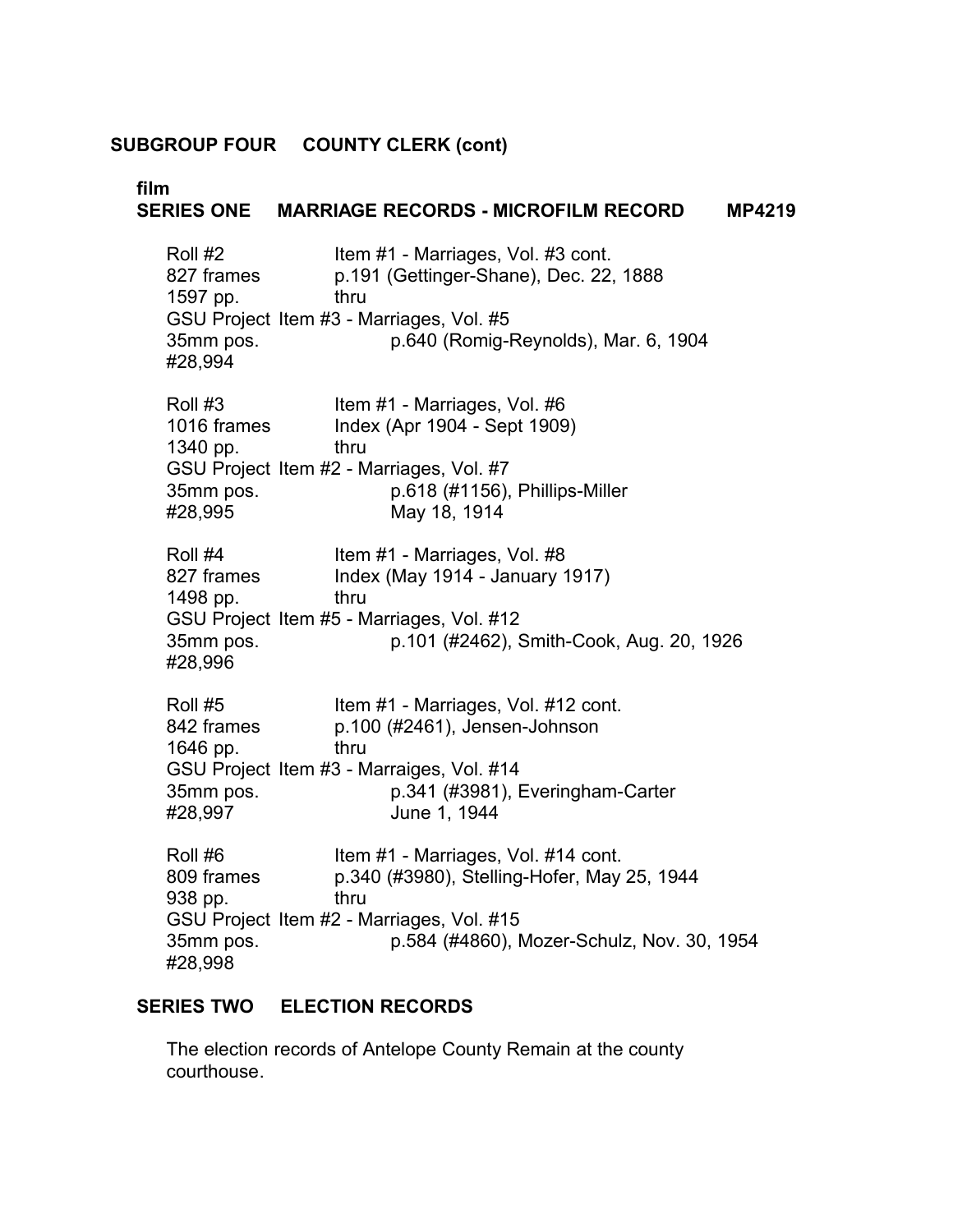## **SERIES THREE MISCELLANEOUS, 1880-1893**

B.01

|                | f.1-25 Bills of Sale, 1880-1893 |
|----------------|---------------------------------|
|                | (A-Z by name of purchaser)      |
| V <sub>1</sub> | Outgoing corres., 1876-1882     |
| V.2            | Outgoing corres., 1883-1888     |

### **SUBGROUP FIVE REGISTER OF DEEDS, 1871-1903**

#### **SERIES ONE NUMERICAL INDEXES**

This record remains at the county courthouse

## **film**

### **SERIES TWO GENERAL INDEX TO DEEDS, 1872-1903**

| V.A | General Index to Deeds, 1870-1881 |
|-----|-----------------------------------|
| V.B | General Index to Deeds, 1881-1885 |
| V.C | General Index to Deeds, 1885-1888 |
| V.D | General Index to Deeds, 1888-1893 |
| V.E | General Index to Deeds, 1893-1898 |
| V F | General Index to Deeds, 1898-1903 |

## **film**

#### **SERIES TWO GENERAL INDEX TO DEEDS - MICROFILM RECORD**

| Roll #1<br><b>GSU-#6</b> | Item #3 - General Index to Deeds, Vol. A<br>1870 - May 1881 |
|--------------------------|-------------------------------------------------------------|
| 297 frames               | thru                                                        |
| 483 pp.                  | Item #4 - General Index to Deeds, Vol. B                    |
| #28,998                  | June 1881 - September 1885                                  |
|                          | NOTE: GI Vol. B begins at frame #919                        |
|                          | NOTE: Items #1 & 2 were marriage records                    |
|                          | and were spliced from this reel and filed                   |
|                          | with marriages in the Reference Room.                       |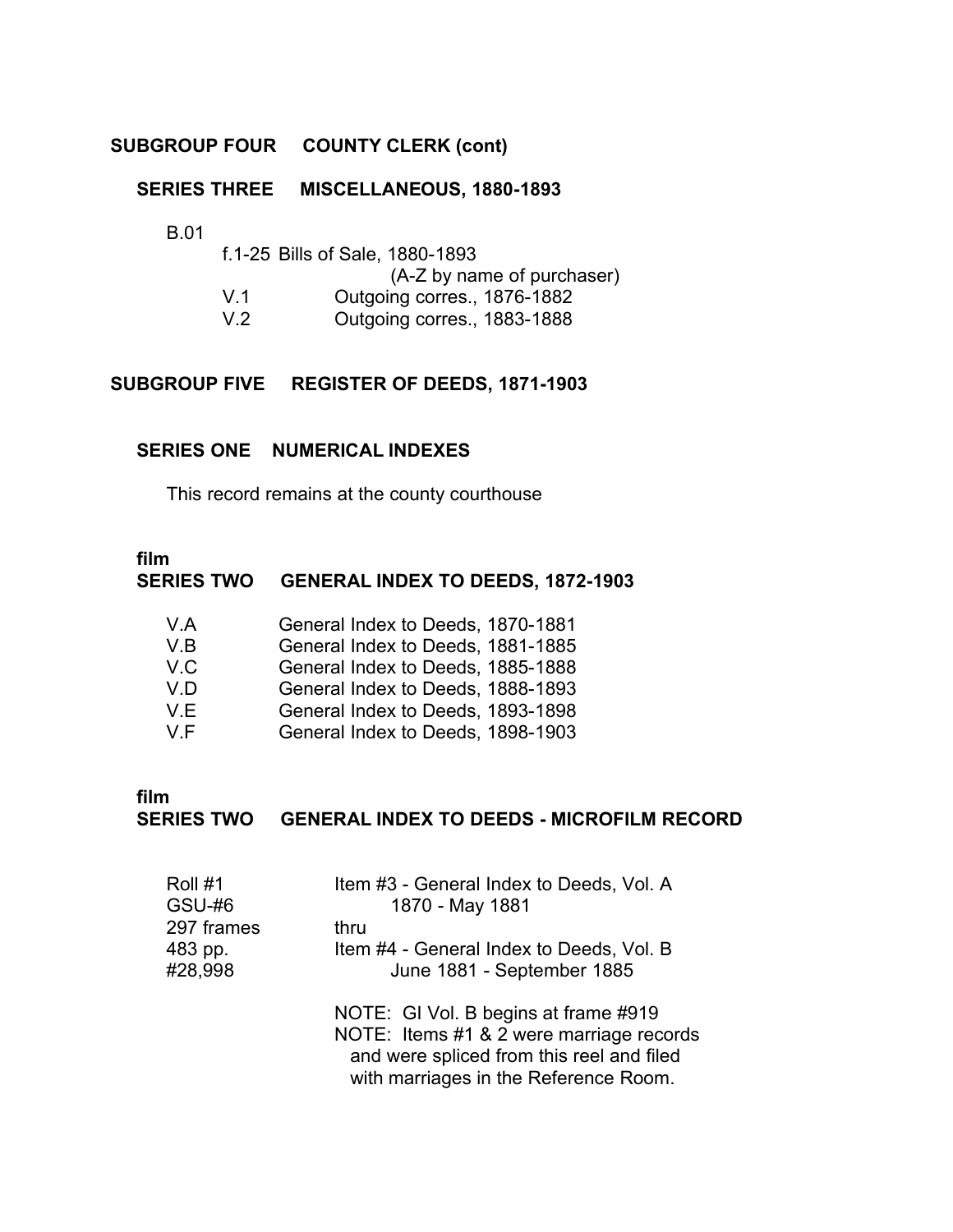**film**

## **SERIES TWO GENERAL INDEX TO DEEDS - MICROFILM RECORD**

| Roll #2                   | Item #1 - General Index to Deeds, Vol. B. |
|---------------------------|-------------------------------------------|
| <b>GSU-#7</b>             | <b>United States (1884-1885)</b>          |
| 763 frames thru           |                                           |
| 1494 pp.                  | Item #5 - General Index to Deeds, Vol. F  |
| #202,6134 (GSU) "J", 1903 |                                           |

FILMING ORDER: V.C begins at frame #022 V.D begins at fr. #249 V.E begins at fr. #521 V.F begins at fr. #744

| Roll #3                         | Item #1 - General Index to Deeds, Vol. F cont. |
|---------------------------------|------------------------------------------------|
| GSU-#8                          | "J" (1898-1903)                                |
| 184 frames thru                 |                                                |
| 368 pp.                         | Item #1 - General Index to Deeds, Vol. F       |
| #202,6135 (GSU) "Z" (1898-1903) |                                                |
|                                 |                                                |

NOTE: Items #2 thru #4 are Deed Records of the next series.

## **film**

## **SERIES THREE DEED RECORDS, 1871-1890**

| V.01 | Deed Record, Vol. A (1871-1875)<br>p.1 - July 28, 1871 thru<br>p.464 - June 15, 1875 |
|------|--------------------------------------------------------------------------------------|
| V.02 | Deed Record, Vol. B (1876-1883)<br>p.1, Warranty Deed, Aug. 25, 1876<br>thru         |
|      | p.480, Warranty Deed, May 31, 1883                                                   |
| V.03 | Deed Record, Vol. C (1876-1884)<br>p.1, Omaha & NW RR Co., June 26, 1876<br>thru     |
|      | p.480, Quit Claim Deed, Mar. 10, 1884                                                |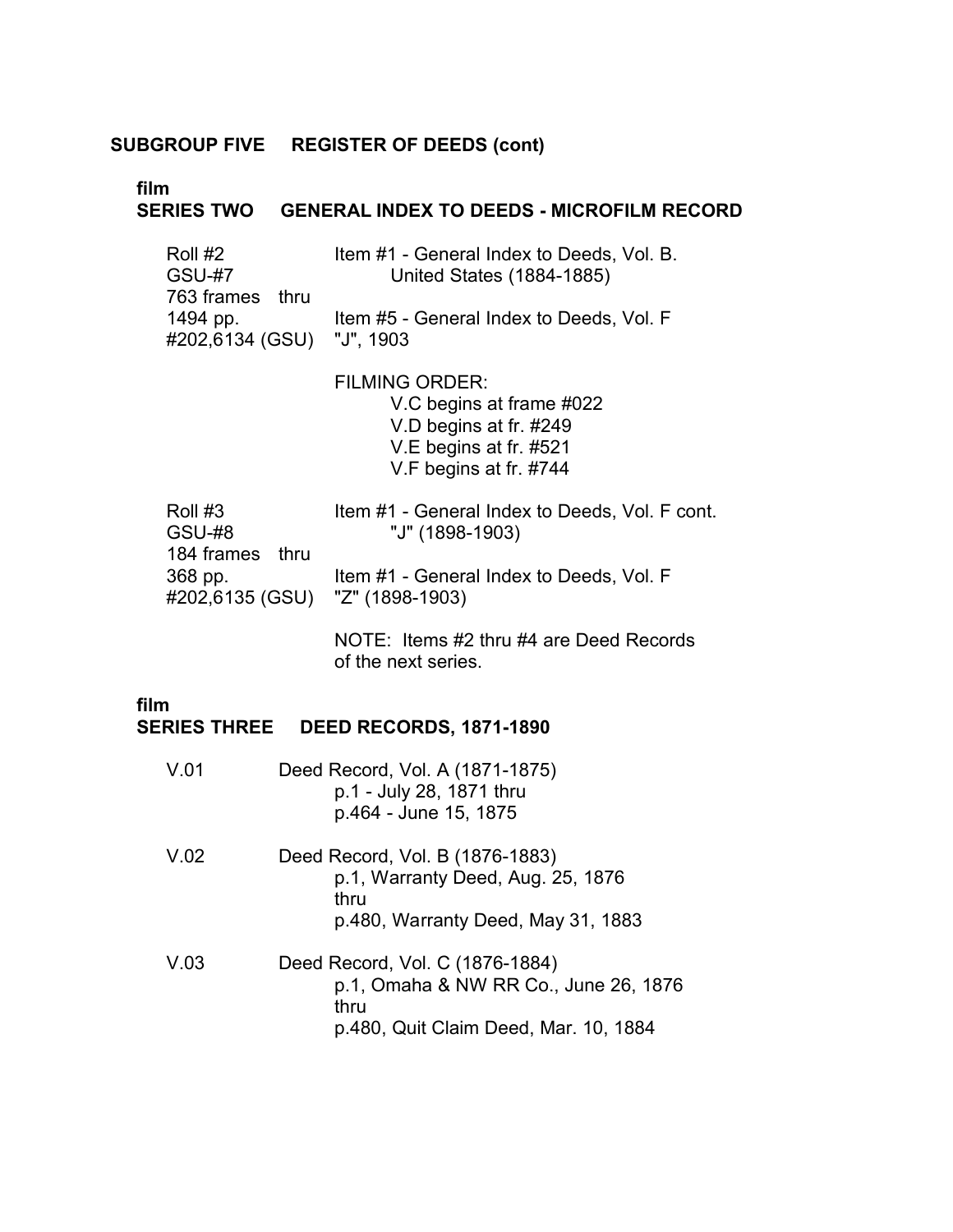| film | SERIES THREE DEEDS RECORDS (cont)                                                                                                                 |
|------|---------------------------------------------------------------------------------------------------------------------------------------------------|
| V.04 | Deed Record, Vol. D (1880-1881)<br>p.1, Homestead #3714, March 15, 1880<br>thru<br>p.480, July 6, 1881                                            |
| V.05 | Deed Record, Vol. E (1880-1882)<br>p.1, August 4, 1880 thru<br>p.640, December 16, 1882                                                           |
| V.06 | Deed Record, Vol. F (1882-1883)<br>p.1, Homestead #7285, December 16, 1882<br>thru<br>p.640, Congregational Church of Neligh<br>December 20, 1883 |
| V.07 | Deed Record, Vol. G (1883-1884)<br>p.1, October 5, 1883 thru<br>p.640, Patent #6187, Sept 6, 1884                                                 |
| V.08 | Deed Record, Vol. H (1884-1885)<br>p.1, Patent #6189, September 22, 1884<br>thru<br>p.640, Homestead #4112, July 11, 1885                         |
| V.09 | Deed Record, Vol. I (1885-1886)<br>p.1, Warranty Deed, July 9, 1885<br>thru<br>p.640, Deed, March 16, 1886                                        |
| V.10 | Deed Record, Vol. J (1885-1886)<br>p.1, Homestead #3793, April 4, 1885<br>thru<br>p.640, November 2, 1886                                         |
| V.11 | Deed Record, Vol. K (1886-1887)<br>p.1, November 2, 1886 thru<br>p.640, May 2, 1887                                                               |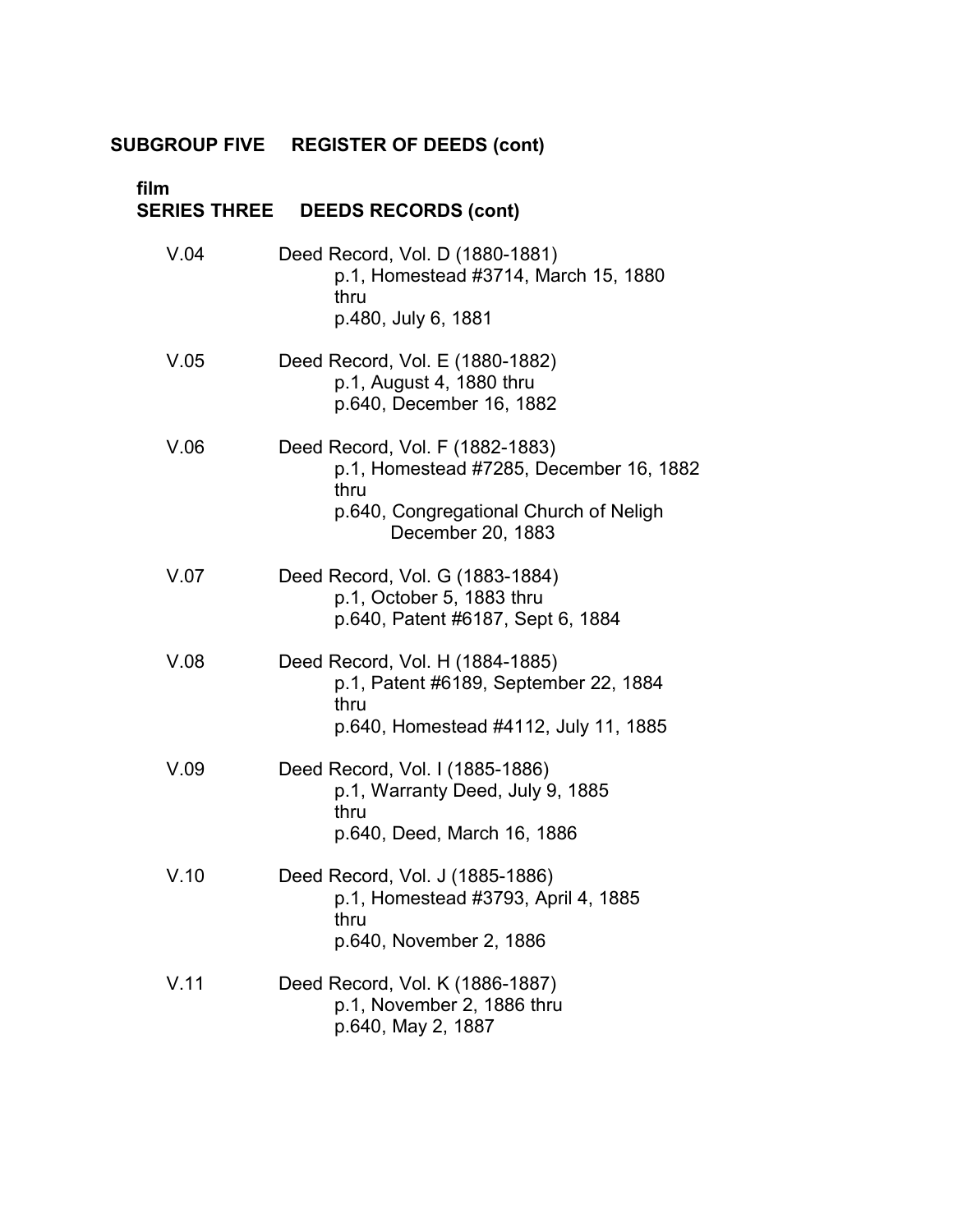# **film**

## **SERIES THREE DEED RECORDS (cont)**

| V.12 | Deed Record, Vol. L (1884-1887)<br>p.1, Indenture, January 2, 1884 thru<br>p.640, Patent #7812, Sept 15, 1887                                       |
|------|-----------------------------------------------------------------------------------------------------------------------------------------------------|
| V.13 | Deed Record, Vol. M (1884-1892)<br>Homesteads & Timber Cultures<br>p.1, Patent #5760 (5/10/1884), f.8/17/1887<br>p.484, Timber Culture #554<br>thru |
| V.14 | May 13, 1891 (f.6/7/1892)<br>Deed Record, Vol. N (1887-1888)                                                                                        |
|      | p.1, Contract #23120, C.B.&Q RR, Nov. 21, 1887<br>thru                                                                                              |
|      | p.640, Homestead #5497, August 13, 1888                                                                                                             |
| V.15 | Deed Record, Vol. O (1888-1889)                                                                                                                     |
|      | p.1, Pioneer Townsite Co., #14811, July 24, 1888<br>thru                                                                                            |
|      | p.640, Homestead #10764, July 9, 1889                                                                                                               |
| V.16 | Deed Record, Vol. P (1889-1890)                                                                                                                     |
|      | p.1, Pioneer Townsite Co., Elgin, #16488<br>May 10, 1889                                                                                            |
|      | thru                                                                                                                                                |
|      | p.351, Timber Culture #523, Mar. 21, 1890                                                                                                           |

#### **film**

#### **SERIES THREE DEED RECORDS - MICROFILM RECORD MP4309**

NOTE: Microfilm with GSU control numbers has not been made positive for the Reference Room.

| Roll #3         | Item #2 - Deed Record, Vol. A (1871-1881)   |
|-----------------|---------------------------------------------|
| GSU-#8          | p.1, July 28, 1871                          |
| 680 frames thru |                                             |
| 1289 pp.        | Item #4 - Deed Record, Vol. C (1876-1884)   |
| #28,998         | p.345, Omaha & NW RR Co., September 2, 1878 |
|                 |                                             |

FILMING ORDER:

Item #1 - see Series Two, Deed Indexes V.A begins at frame #185 V.B begins at frame #433 V.C begins at frame #685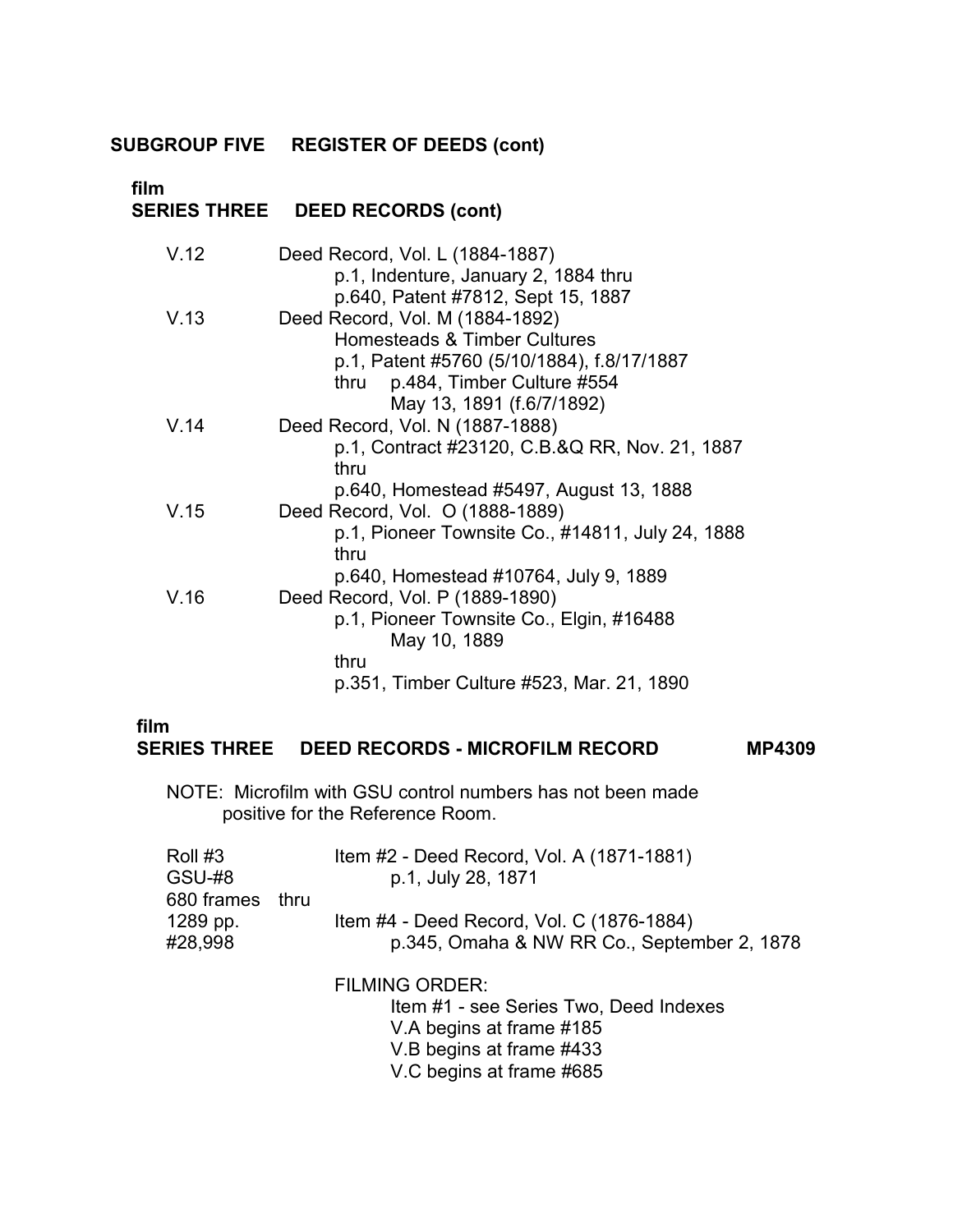| film                                             | SERIES THREE DEED RECORDS - MICROFILM RECORD                                                                      | <b>MP4309</b> |
|--------------------------------------------------|-------------------------------------------------------------------------------------------------------------------|---------------|
| Roll #4<br><b>GSU-#9</b>                         | Item #1 - Deed Record, Vol. #C cont. (1878-1884)<br>p.344, Omaha & NW RR Co., Dec. 2, 1878                        |               |
| 841 frames thru<br>1648 pp.<br>202,6136 (GSU)    | Item #4 - Deed Record, Vol. #F $(1882-1883)$<br>p.391, August 17, 1883                                            |               |
|                                                  | <b>FILMING ORDER:</b><br>Vol. D begins at frame #80<br>Vol. E begins at frame #332<br>Vol. F begins at frame #666 |               |
| Roll #5<br>GSU-#10                               | Item #1 - Deed Record, Vol. #F (cont)<br>p.390 (August 17, 1883)                                                  |               |
| 794 frames<br>thru<br>1531 pp.<br>202,6137 (GSU) | Item #3 - Deed Record, Vol. H (1884-1885)<br>p.640, Homestead #4112, July 11, 1885                                |               |
|                                                  | <b>FILMING ORDER:</b><br>Vol. G begins at frame #135<br>Vol. H begins at frame #466                               |               |
| Roll #6<br>GSU-#11                               | Item #1 - Deed Record, Vol. I (1885-1886)<br>p.1, Warranty Deed, July 9, 1885                                     |               |
| 831 frames<br>thru<br>1601 pp.<br>202,6138 (GSU) | Item #3 - Deed Record, Vol. K (1886-1887)<br>p.321, February 7, 1887                                              |               |
|                                                  | <b>FILMING ORDER:</b><br>Vol. J begins at frame #333<br>Vol. K begins at frame #664                               |               |
| Roll #7<br>GSU-#12                               | Item #1 - Deed Record, Vol. K cont.<br>p.320, February 3, 1887                                                    |               |
| 730 frames<br>thru<br>1445 pp.<br>202,6139 (GSU) | Item #3 - Deed Record, Vol. M (1884-1892)<br>p.484, Timber Culture #554, June 7, 1892                             |               |
|                                                  | <b>FILMING ORDER:</b><br>Vol. L begins at frame #171<br>Vol. M begins at frame #502                               |               |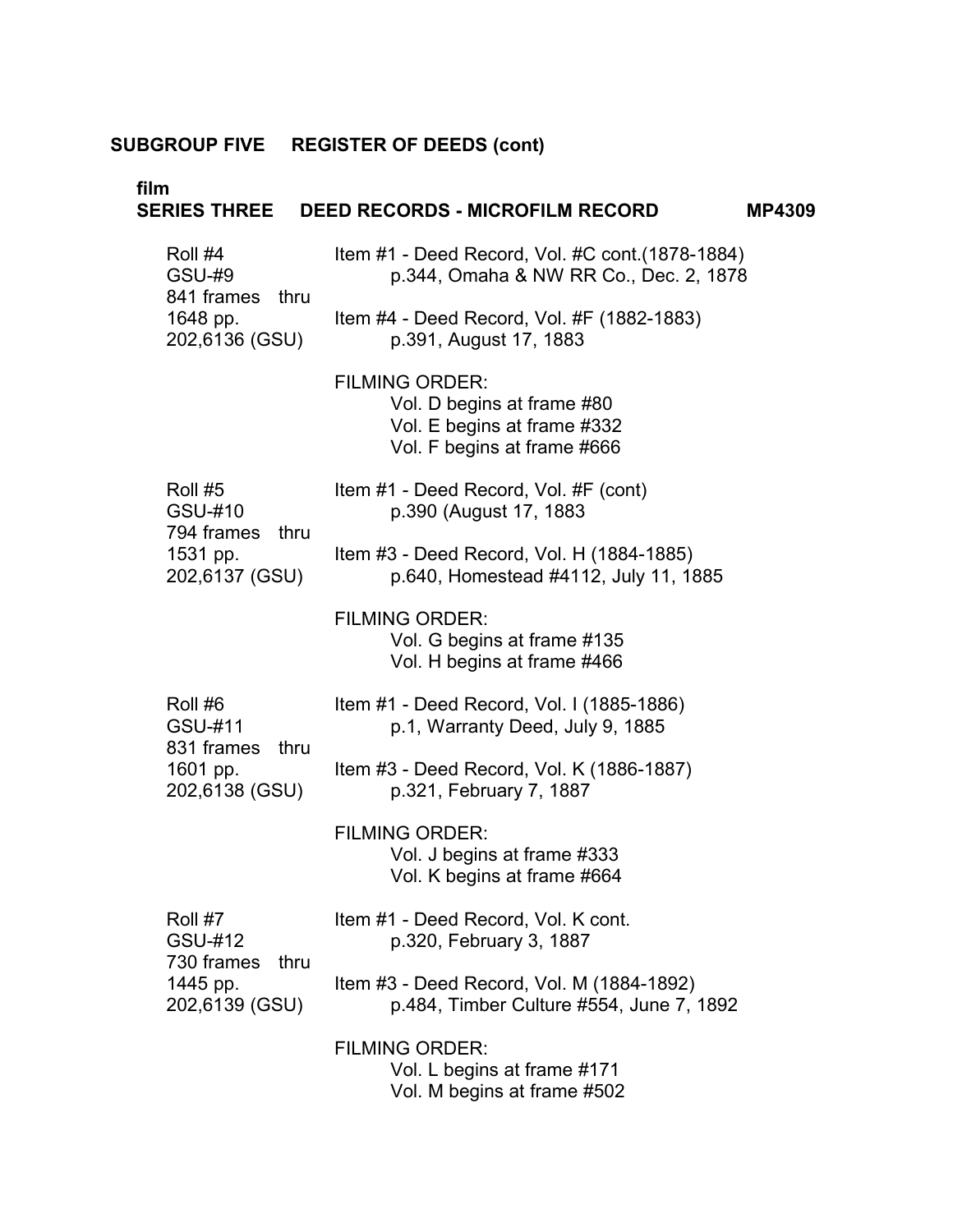## **film**

#### **SERIES THREE DEED RECORDS - MICROFILM RECORD MP4309**

| Roll #8         | Item #1 - Deed Record, Vol. #N (1887-1888) |
|-----------------|--------------------------------------------|
| GSU-#13         | p.1, C.B.&Q RR contract, Nov. 21, 1887     |
| 849 frames thru |                                            |
| 1631 pp.        | Item #3 - Deed Record, Vol. #P (1889-1890) |
| #202,6140 (GSU) | p.351, Timber Culture #523, 3/21/1890      |

#### **SERIES FOUR GENERAL INDEX TO MORTGAGES, 1871-1913**

| V.1      |  | General Index, Vol. A (1871-1883) |  |
|----------|--|-----------------------------------|--|
| $\cdots$ |  |                                   |  |

- V. 2 General Index, Vol. B (1883-1886)
- V. 3 General Index, Vol. C (1886-1890)
- V. 4 General Index, Vol. D (1890-1897)
- V. 5 General Index, Vol. E (1897-1903)
- V. 6 General Index, Vol. F (1903-1908)
- V. 7 General Index, Vol. G (1908-1913)

#### **SERIES FIVE MORTGAGE RECORDS, 1888-1897**

V. 1 Mortgage Register, Vol. A (1888-1897)

#### **SUBGROUP SIX COUNTY COURT**

The records of the county court remain at the county courthouse. The Archives holds security microfilm of the probate files of the county, 1876-current.

#### **SUBGROUP SEVEN DISTRICT COURT, 1922-1980**

#### **SERIES ONE NATURALIZATION RECORDS**

NOTE: Naturalization Records of the County remain at the county courthouse

#### **SERIES TWO GENERAL INDEX (not in storage)**

**SERIES THREE APPEARANCE DOCKETS (not in storage)** 

**SERIES FOUR DAILY JOURNAL (not in storage)**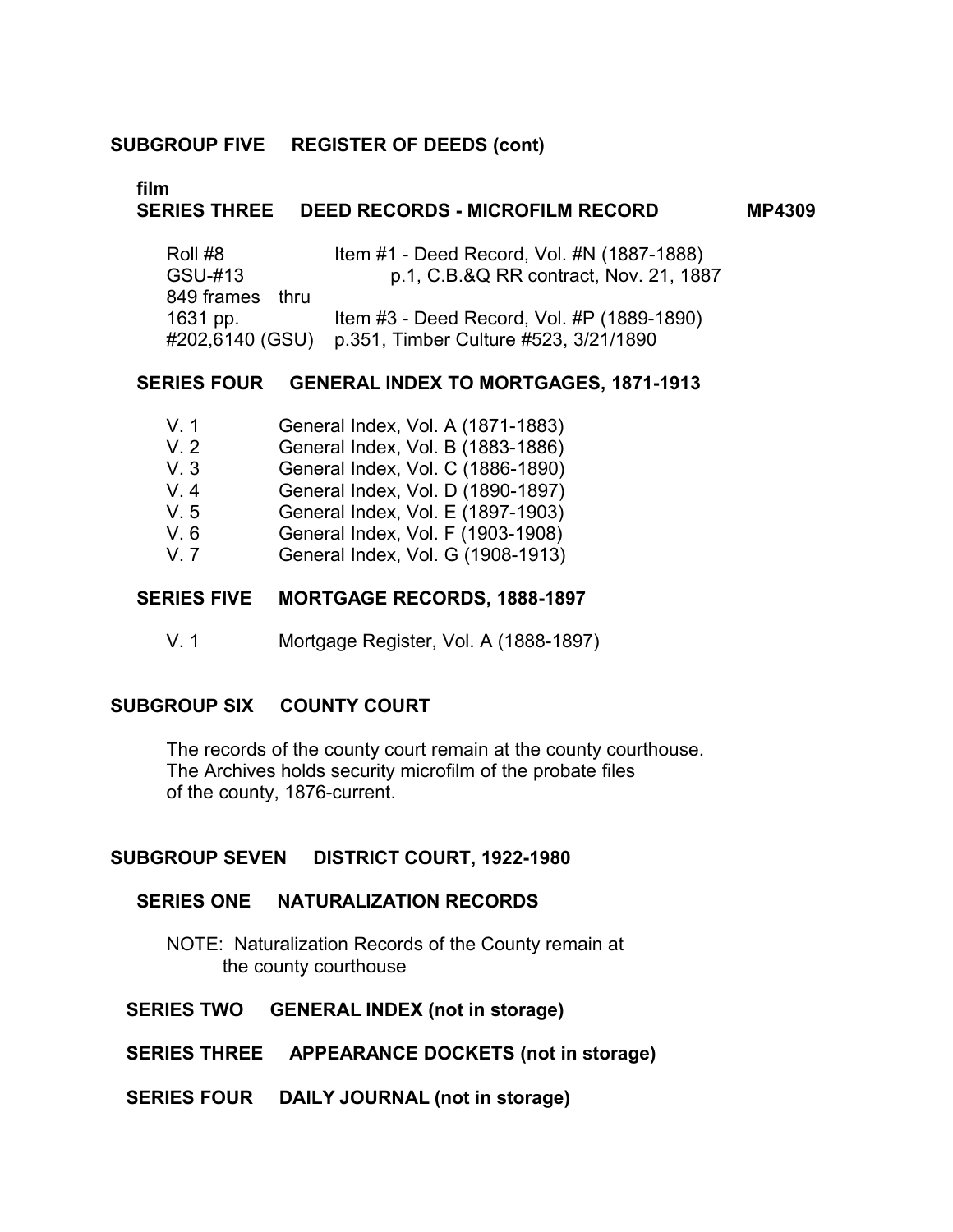## **SUBGROUP SEVEN DISTRICT COURT (cont)**

|                     | SERIES FIVE COMPLETE RECORD (not in storage)                                                                                                                                                                                                                                                                                                                                                                                                                                                                                                                                                                                                                                                                                                                                                                                                                                                                                                                                                                                                                                                                                                                                                                                                                                                                                                                                             |
|---------------------|------------------------------------------------------------------------------------------------------------------------------------------------------------------------------------------------------------------------------------------------------------------------------------------------------------------------------------------------------------------------------------------------------------------------------------------------------------------------------------------------------------------------------------------------------------------------------------------------------------------------------------------------------------------------------------------------------------------------------------------------------------------------------------------------------------------------------------------------------------------------------------------------------------------------------------------------------------------------------------------------------------------------------------------------------------------------------------------------------------------------------------------------------------------------------------------------------------------------------------------------------------------------------------------------------------------------------------------------------------------------------------------|
|                     | SERIES SIX CIVIL & CRIMINAL CASE FILES (not in storage)                                                                                                                                                                                                                                                                                                                                                                                                                                                                                                                                                                                                                                                                                                                                                                                                                                                                                                                                                                                                                                                                                                                                                                                                                                                                                                                                  |
| <b>SERIES SEVEN</b> | BILLS OF EXCEPTION & DEPOSITIONS, 1922-1980                                                                                                                                                                                                                                                                                                                                                                                                                                                                                                                                                                                                                                                                                                                                                                                                                                                                                                                                                                                                                                                                                                                                                                                                                                                                                                                                              |
| <b>Box 01</b>       | & 1 folder (1898-1899)<br>in re State Bank of Neligh (1898-1899)<br>#4869 - Sonnefeldt vs. Park Exhibits, 1922<br>#5547 - Estate of Victor Hoffman<br>Bill of Exception, Exhibits 2-4, 3/16/1979<br>Depositions, February 7, 1979<br>#6341 - State vs. Salyers et al, 1933<br>#6783 - Winn vs. Winn, Dec. 10, 1934<br>#7142 - Rice & Jackson vs. Sweitzer<br>Exhibits, 1935<br>#7385 - Pathfinder Life vs. Minder<br>Depositions, March 8, 1940<br># - Zimmerman vs. Zimmerman (Docket 357-269)<br>February 19, 1941<br>#7506 - Osborn vs. Couger - Exhibits (n.d.)<br>#7578 - State vs. Butterfield<br>Bill of Exception & Deposition, 1942-1943<br>#7599 - Estate of John Potts - Exhibits<br>Trust Company of Chicago, n.d.<br>#7770 - Estate of Adolf Million vs. Charf<br>Bill of Exception, Mar 7, 1947 (SC#32292)<br>#7821 - State vs. Kazda et al<br>Original papers, Feb. 3, 1961<br>#7822 - Colbert et al vs. Miller (SC#32391)<br>Bill of Exception, Oct. 13-14, 1947<br>Plans & Specifications, Neligh Water System, 1948<br>#7881 & 8060 - Estate of Matilda Watson<br>Exhibits, Feb. 17, 1955<br>#7898 - Trowbridge vs. Donner et al.<br>Bill of Exception, Feb. 26, 1949 (SC#32678)<br>Transcripts to Supreme Court, Feb. 21, 1958<br>#7947 - Estate of Frank Bengren (SC#32929, 1951)<br>Bill of Exception, March 24, 1950<br>#7951 - Wright vs. Wright (SC#32793, 1950) |
| <b>B.02</b>         | Bill of Exception, Nov. 21, 1949<br>#8056 - Freeman vs. City of Neligh (SC#33139)<br>Bill of Exception, September 4, 1951                                                                                                                                                                                                                                                                                                                                                                                                                                                                                                                                                                                                                                                                                                                                                                                                                                                                                                                                                                                                                                                                                                                                                                                                                                                                |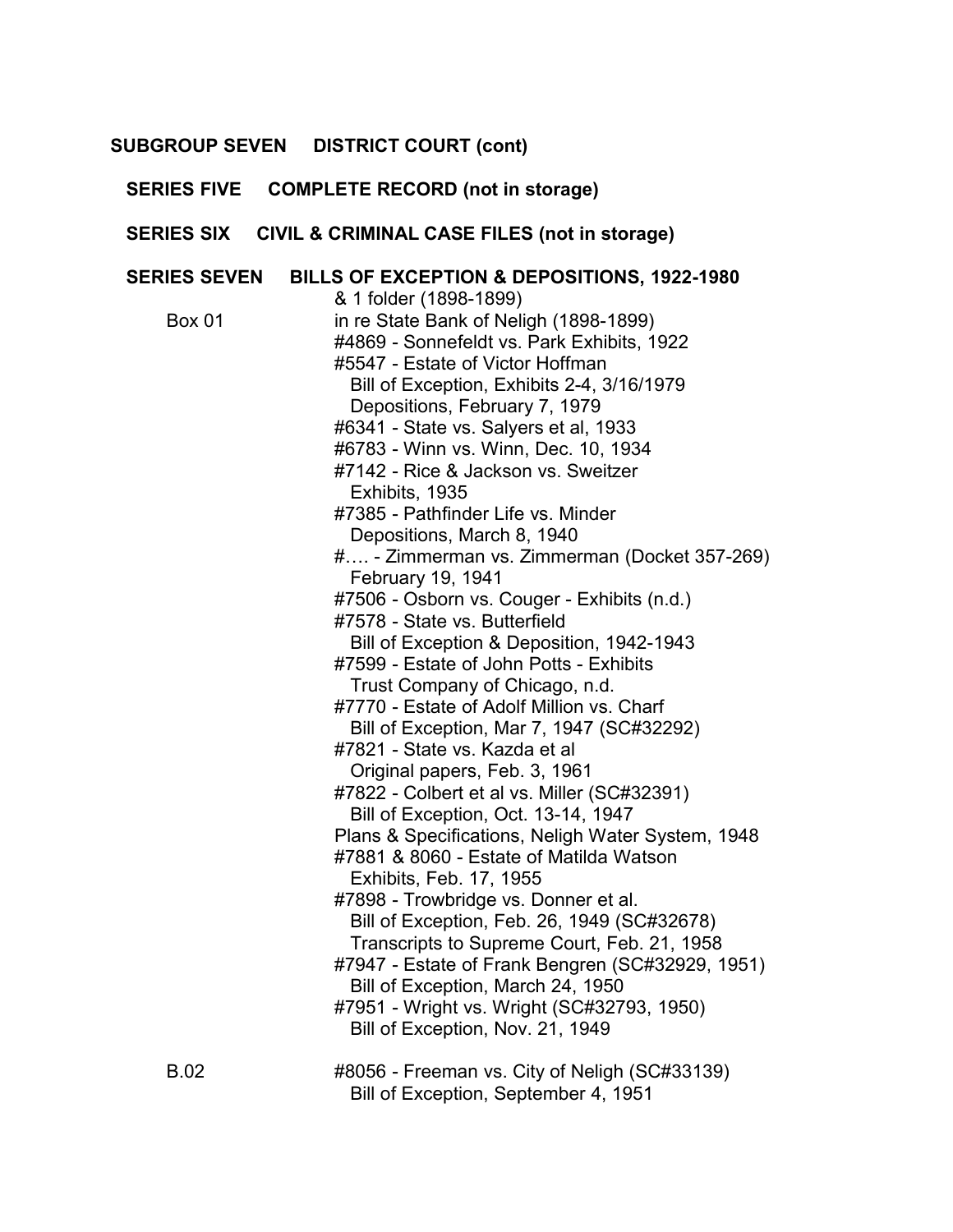## **SUBGROUP SEVEN DISTRICT COURT (cont)**

|             | SERIES SIX BILLS OF EXCEPTION & DEPOSITIONS (cont)                                                                                                                                                                                                                                                                                                                                                                                                                                                                                                                                                                                                                                                                                                                                                                                                                                                                                                                                                                                                                                                                                                                                                                                                                                                                                                                                                                                                      |
|-------------|---------------------------------------------------------------------------------------------------------------------------------------------------------------------------------------------------------------------------------------------------------------------------------------------------------------------------------------------------------------------------------------------------------------------------------------------------------------------------------------------------------------------------------------------------------------------------------------------------------------------------------------------------------------------------------------------------------------------------------------------------------------------------------------------------------------------------------------------------------------------------------------------------------------------------------------------------------------------------------------------------------------------------------------------------------------------------------------------------------------------------------------------------------------------------------------------------------------------------------------------------------------------------------------------------------------------------------------------------------------------------------------------------------------------------------------------------------|
| <b>B.02</b> | #8210 - State vs. Marshall<br>Original papers, August 18, 1954<br>#8257 - Sanne vs. Sanne (SC#34475)<br>Bill of Exception, April 17, 1958<br>#8475 - Estate of Wilhelmina Borchers<br>Exhibits A-H, September 6, 1960<br>#8519 - Elgin Mills Inc. vs. C & NW RY Co (SC35639)<br>Bill of Exception, V.1 (May 24, 1963)<br>#8584 - State vs. Hensley<br>Original papers, Nov. 4, 1968<br>#8619 - Sobotka et al vs. Shoemaker<br>Exhibits & Original papers, 1962-1964<br>#8726-27, Ingram vs. Bradley et al (SC#36974)<br>Bill of Exception (Testimony), Oct. 13, 1967<br>#8757 - State Securities Co. vs. Colson et al<br>Exhibits, February 23, 1968<br>#8772 - Miller vs. Miller (SC#40340)<br>V.1 - Testimony, April 30, 1975<br>V.2 - Testimony, pp. 201-412<br>V.3 - Exhibits, 1975<br>V.4 - Supplemental, 1976<br>#8832 - Bailey vs. McCoy (SC#38000)<br>V.1 - Testimony, Sept 10-26, 1969<br># - Minutes, Brd of Equalization, Aug. 28, 1973<br>#9039 - Hoefer vs. Flobert Industries (SC#40786)<br>V.1 - Testimony & Exhibits, Mar. 3, 1975<br>#9080 - Huskinson vs. Vanderheiden et al (SC#40631)<br>V.1 - Testimony, Dec. 10-11, 1975)<br>V.2 - Exhibits, 1975<br>#9175 - Kerkman vs. Tilden Fertilizer et al<br>Depositions, Jan. 18, 1978<br>#9178 - State vs. Stahl (SC#40859)<br>Bill of Exception, V.1, Apr. 5, 1976<br>#9270 - Gibbs vs. Hartford Life Ins. Co.<br>Defendant's brief, Oct. 1, 1979<br>#9274 - White vs. White (SC#42373) |
|             | Bill of Exception, Oct. 2, 1978<br>#9319 - Estate of Rose Harrison<br>Pierce Co. Transcript, Mar. 25, 1977<br>V.2 - Depositions, Apr. 12, 1978                                                                                                                                                                                                                                                                                                                                                                                                                                                                                                                                                                                                                                                                                                                                                                                                                                                                                                                                                                                                                                                                                                                                                                                                                                                                                                          |